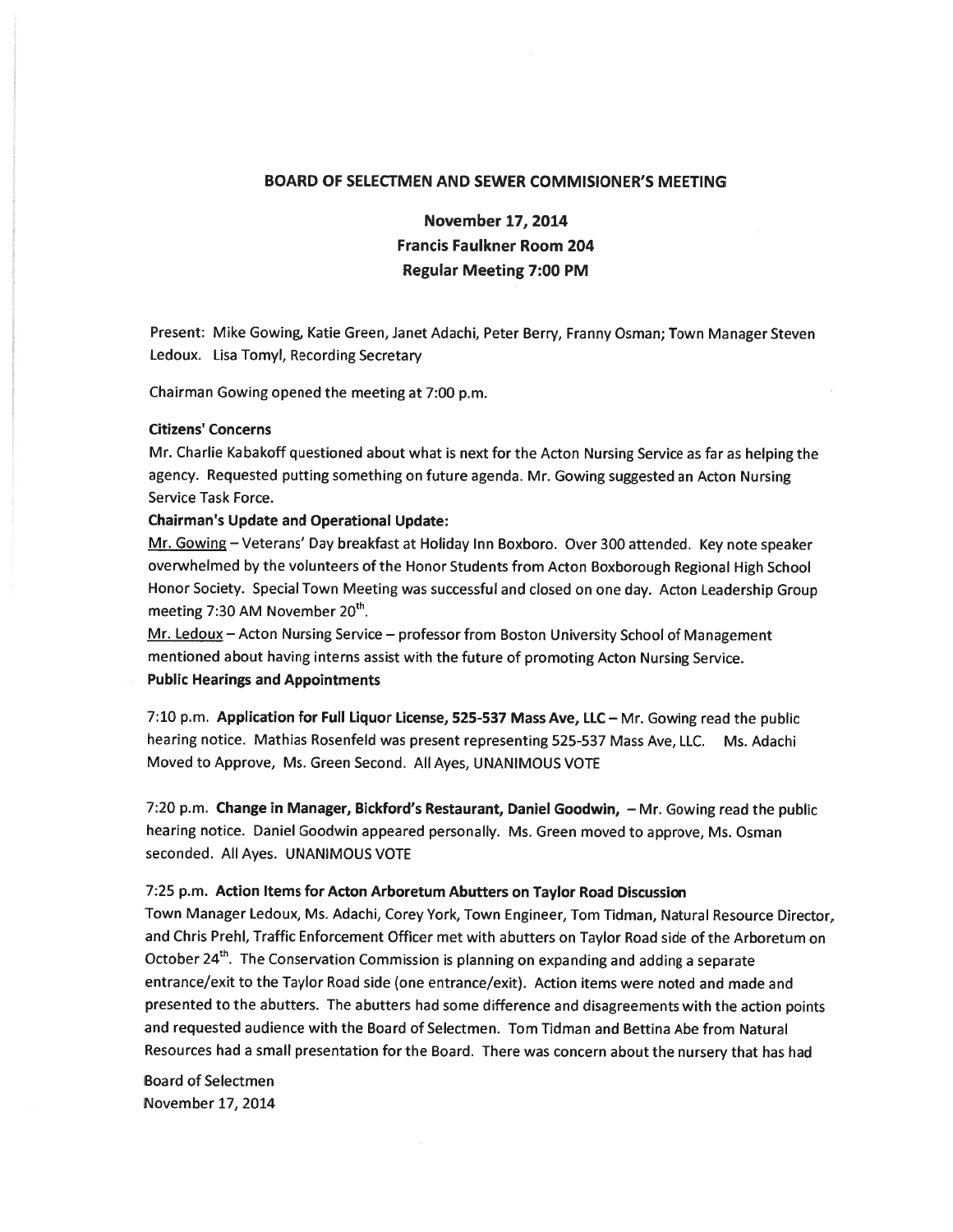quite <sup>a</sup> few <sup>p</sup>lantings removed — Mr. Tidman pointed out the <sup>p</sup>lantings have been relocated to the Public Safety Facility, NARA Park, etc. Corey York stated that the proposed new entrance is that the site of the new entrance <sup>g</sup>ives enough site line at 23 Taylor — so there is more site line/safety factor. Resident Renee Brozyna at <sup>26</sup> Taylor Road spoke in response to the overall presentation by Natural Resources. Some abutters spoke about the safety concerns regarding the traffic flow (increased commercial traffic), speed, visibility of oncoming vehicles. One non-abutter spoke in favor of the new parking lot as one that cannot use it during the winter (due to condition of the current status), and pointed out that the concern of the abutters is more of <sup>a</sup> traffic/speeding issue. <sup>A</sup> suggestion was made regarding installing <sup>a</sup> 3 way stop at Coughlin/Taylor.

Mr. Gowing stated that overall the paving is not the issue, and that it needs to be done. 2 issues are the second entrance and the speed on Taylor Road. Suggest taking another look at reducing the speed on Taylor, then the other problems would go away. Mr. Ledoux suggested to pos<sup>t</sup> more <sup>25</sup> MPH signs, and have the Traffic Safety Officer take another look with the suggestions from the abutters.

Ms. Green is in favor of original design with <sup>1</sup> entrance/lexit. Ms. Osman agrees with Ms. Green, Ms. Adachi is in suppor<sup>t</sup> of the current <sup>p</sup>lans. Mr. Berry supports the current design. Mr. Gowing agrees with the current design.

Ms. Adachi moved in supporting moving forward with the current <sup>p</sup>lans and checklist of improvements with Taylor Road from the Action Points (speeding), Ms. Osman seconded. All Ayes, UNANIMOUS VOTE.

#### Selectmen's Business

Design Review Board Charge Discussion — Ms. Adachi is proposing <sup>a</sup> revision in the current DRB charge. Ms. Adachi will provide an updated copy of the finalized propose<sup>d</sup> updates to the charge and the item will be <sup>p</sup>laced on consent on the next Board of Selectmen agenda. Mr. Gowing would like to have some sort of "organizational tree" on how the Design Review Board flows.

Senior Center Committee Discussion - Ms. Osman is the liaison to the Council on Aging and Senior Center Committee. The charge was created October 10, 2014 and was advertised on the Town website. Some applications were received, but since then, it has never moved forward to create the Committee. Ms. Osman suggests of forming <sup>a</sup> sub-committee to confront the current issues (short term) at the Senior Center currently. Also to look into relocation vs. redevelop the current location. Ms. Osman stated the purpose of the meeting tonight is to ge<sup>t</sup> the committee formed and up and going. Ms. Green and Mr. Gowing clearly defined that <sup>a</sup> Community Center is excluded in the thought process regarding the Senior Center. Mr. Gowing also concluded that <sup>a</sup> Community Center is no less than 3-5 years away and requires <sup>a</sup> separate study. Ms. Osman requests to have <sup>2</sup> members of the Council on Aging as par<sup>t</sup> of the Committee.

Ms. Green moved to change the charge the makeup of <sup>10</sup> members, <sup>2</sup> members of the Council on Aging, Ms. Adachi seconded. All Ayes, UNANIMOUS VOTE

#### Selectmen's Reports: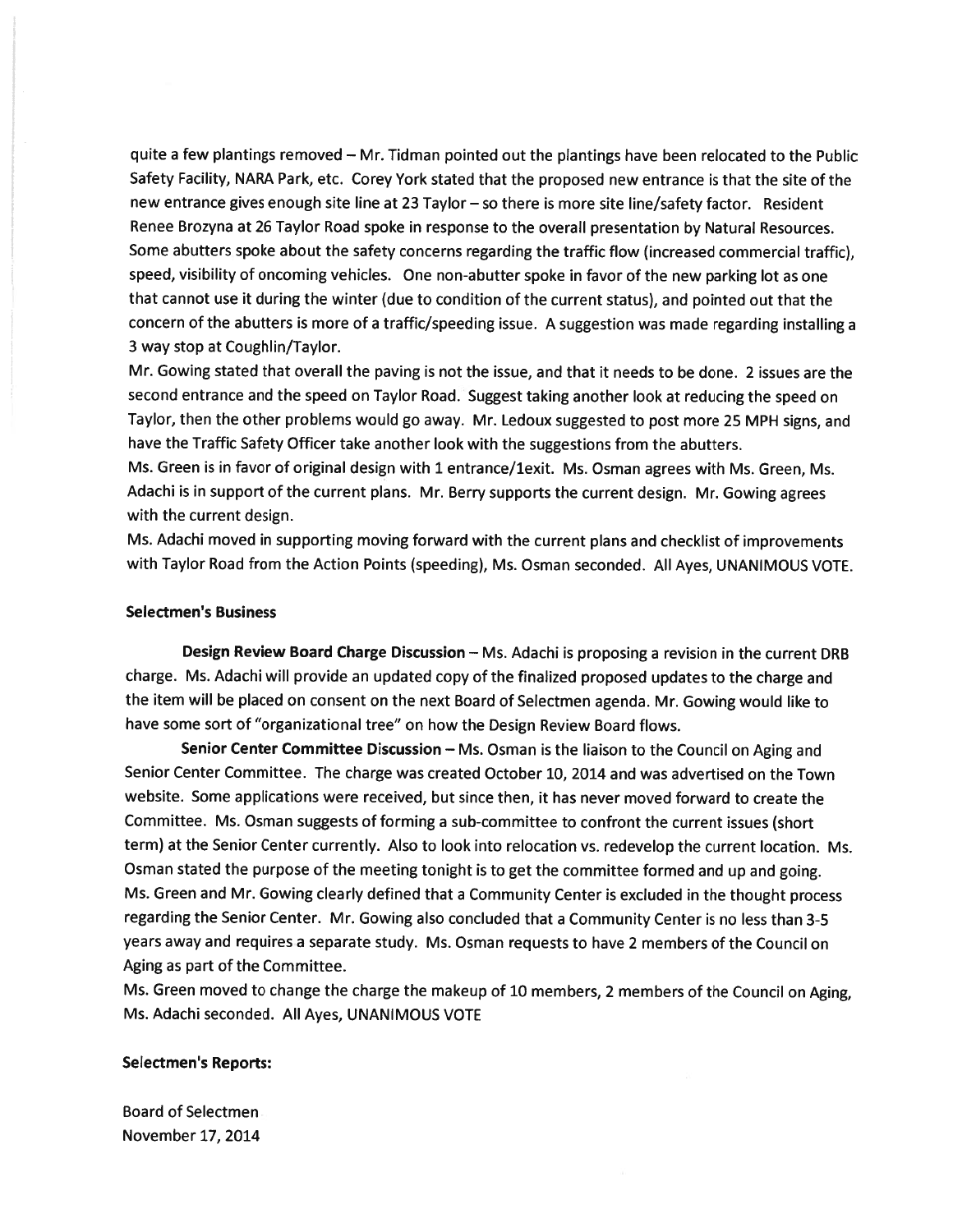Ms. Adachi: Acton Boxborough Cultural Council, 11/6 - Missed meeting due to competing League of Women Voters forum on Acton Nursing Service.

Acton Community Housing Corporation, 11/6 - Missed all but first half-hour of meeting due to LWV forum. Housing Plan survey, 11/7-11/28, available for anyone to complete. Regional Housing Services organization expanding to include Burlington, which will receive services till end of <sup>2014</sup> via separate agreemen<sup>t</sup> with Concord. Maynard also interested in services, but on limited basis.

Acton Water District - Missed 11/10 meeting due to college reunion committee debriefing dinner. AWD meeting tonight. Agenda includes new groundwater protection zoning bylaw, preliminary warrant articles for AWD's 2015 annual meeting which is earlier in year than Acton Annual Town Meeting.

Design Review Board, 11/5 - Ms. Adachi arrived late due to Moderator's pre-Special-Town-Meeting meeting. <sup>400</sup> Massachusetts Avenue owner/developer were scheduled to discuss propose<sup>d</sup> landscaping for TD Bank and CVS properties, but instead made informal, advice-seeking presentation about propose<sup>d</sup> next construction <sup>p</sup>hase, involving shopping center at back/southerly side of property, with parking in front and restaurants anchoring; and restaurant to east of CVS with building rear facing Route 2. Ms. Adachi has shared DRB comments with Selectmen, and suggested DRB share comments with Planning Department.

Finance Committee — Forming subcommittee to study stabilization fund options and repor<sup>t</sup> back to Finance Committee.

Water Resources Advisory Committee - As noted before, draft stormwater bylaw that has been focus of WRAC is only small <sup>p</sup>iece of federal Environmental Protection Agency regulatory permit, issued in draft in 9/2014 that will apply to Town when EPA finalizes permit requirements.

Veterans Day observance, 11/11 at <sup>11</sup> — See repor<sup>t</sup> of Mr. Gowing. Highlight of annual ceremony is presentation of history of Acton flags.

495/Metrowest Partnership, 11/12 (morning of Special Town Meeting) — Presentation by MA Office of Business Development about Economic Development Incentive program in which Acton, and other more affluent communities now eligible to participate. State focus is jobs growth. But municipality can provide incentives (tax credits) for purposes that serve important local purposes, such as filling vacant commercial spaces. State still involved in review/approval of local incentives. Ms. Adachi circulated slides, other handouts to Economic Development Committee and Town Manager, who is looking at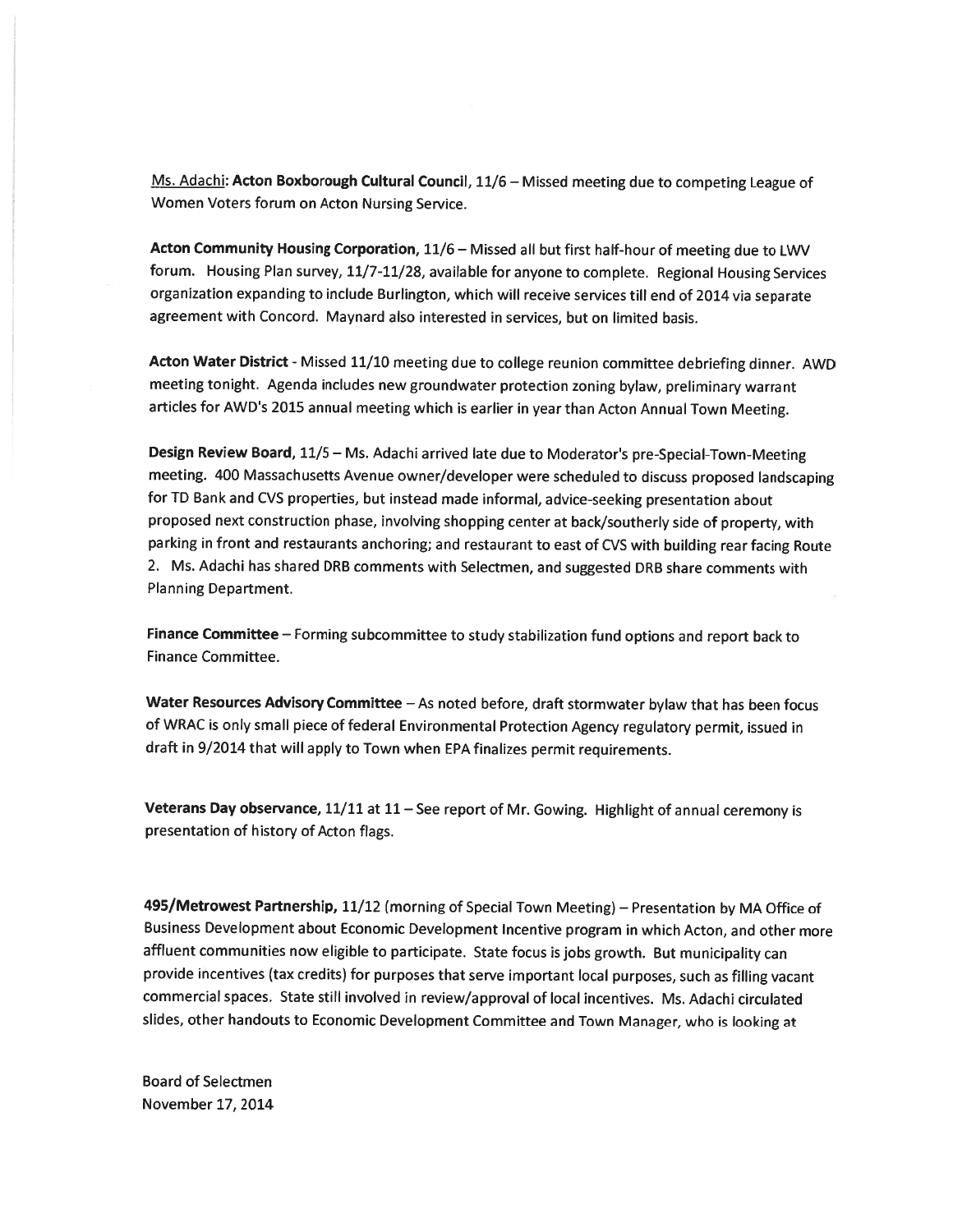economic-development-related issues, would have attended but for need to be presen<sup>t</sup> to address lastminute Town Meeting issues.

Court of Honor, Eric Loverud, Troop 284, 11/15, Boxborough United Church of Christ (town's only church) across from Town Hall. Ms. Adachi's 1<sup>st</sup> Court of Honor in Boxborough and for Troop 284. Each troop's ceremony has different rituals. Troop 284 includes presentation on the numerous levels scout must complete before reaching Eagle stage. Eric is <sup>a</sup> 3d-generation Eagle Scout, so grandfather spoke, in addition to parents and sister. Project was the new sign for Miracle Field at NARA (which Ms. Adachi explained was now the Nathanial Allen Recreational Area).

Ms. Green: Missed Historical District meeting due to attending the pre-town meeting meeting. Missed the the School Committee Meeting due to being on the pane<sup>l</sup> for the League of Women Voters, attended the Special Town Meeting, and missed the Recreation Commission meeting due to travel.

Mr. Berry: Sidewalk committee met and reviewed two subdivisions

Ms. Osman: Nov. 6- Minuteman Advisory Group for Interlocal MAGIC meeting- Mike Gowing, also present, can report. My small highlight moment was during Eric Bourassa's discussion of the Long Range Transportation Plan: comparing and contrasting possible improvements with limited funds in our area... rotary? Expanded transit options? Lots of suppor<sup>t</sup> for first mile from train-last mile from train transit needs in these suburbs. Lively discussion, almost <sup>13</sup> towns present.

This was the meeting agenda: (MAPC is Metropolitan Area Planning Council)

3:00 pm Welcome

## Keith Bergman, Littleton Town Administrator, MAGIC Chairman

3:10 pm Application Information for District Local Technical Assistance (DLTA) and Assessment Technical Assistance

Mark Racicot, Land Use Planning Director. MAPC

3:25 pm Discussion of the Boston Region Metropolitan Planning Organization's (MPO) next Long Range Transportation Plan (LRTP)

MAPC Staff:

- Eric Bourassa, Director of Transportation Division -Eric Halvorsen, Assistant Director of Transportation Central Transportation Planning Staff(CTPS), Boston Region MPO - Anne McGahan, Chief Planner -Sean Pfalzer, Transportation Improvement Program Manager Board of Selectmen November 17, 2014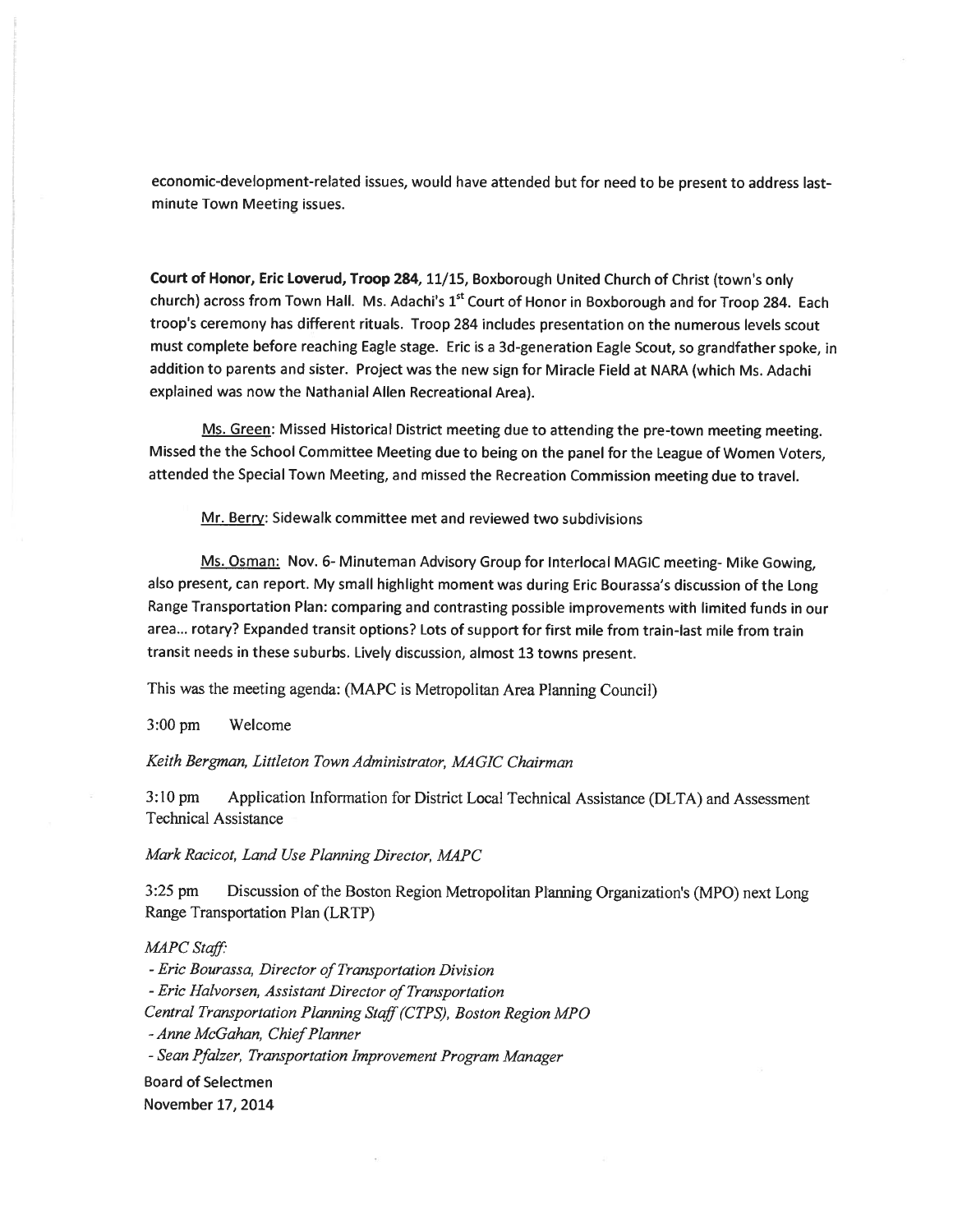-Natalie Raffol, Transportation Planner

-Michelle Scott, UnfIed Planning Work Program Manager

4:35 pm Community Exchange MAGIC Representatives

5:00 pm Meeting Adjourn

Nov. 6- League of Women Voters event pre-Town Meeting

Nov. 6- Economic Development Committee (EDC) doesn't have <sup>a</sup> quorum, cancelled.

Nov. 11 Veteran's Day breakfast

Nov. 12- Attended Finance Committee presentation at the Council on Aging: state of Acton's finances, highlights from its annual Point of View document, latest info on Senior Tax Relief, how budgets are shaping up. Maryann Ashton and Bob Evans presented. Lots of questions, and many on the nursing service as it was about to be discussed that night at Special Town Meeting.

Nov. 12- Town Meeting

This coming Thurs., Nov. 20, is <sup>a</sup> meeting of the CrossTown Connect board-- towns and business members.

Mr. Gowing: RTAC - at the recent Regional Transportation Advisory Council meeting there were 2 presenters on healthy transportation planning policies and practices. The 1<sup>st</sup> of these: Steve Miller, executive director, healthy weight initiative, Harvard school of Public health and board of directors for Livable Streets Alliance. The 2<sup>nd</sup> was: Barry Keppard, public health manager, MAPC. Both discussed ongoing activity in linking health and transportation in project performance evaluation and selection processes. They identified many studies that supported walking/biking and traffic safety when traffic calming measures are pu<sup>t</sup> into place.

MPO — the Boston region Metropolitan <sup>p</sup>lanning organization presented their central vision statement, draft goals and draft objectives for public comment period. They also presented "Charting Progress to 2040" the Boston regions next long-range transportation <sup>p</sup>lan. There was <sup>a</sup> robust discussion regarding scenario planning for the future and the best method for getting public participation. It was my  $1<sup>st</sup>$ appearance at the table as <sup>a</sup> voting member (representing RTAC).

HDC - the historic district commission discussed the recent analysis of the paint color from town hall (which turned out to be a buff color with forest green shutters and quoins - white buildings were typically churches). They also discussed potential zoning changes in the historic districts in the process to bring them before the <sup>p</sup>lanning board and <sup>p</sup>lanning Department with the idea of an article for annual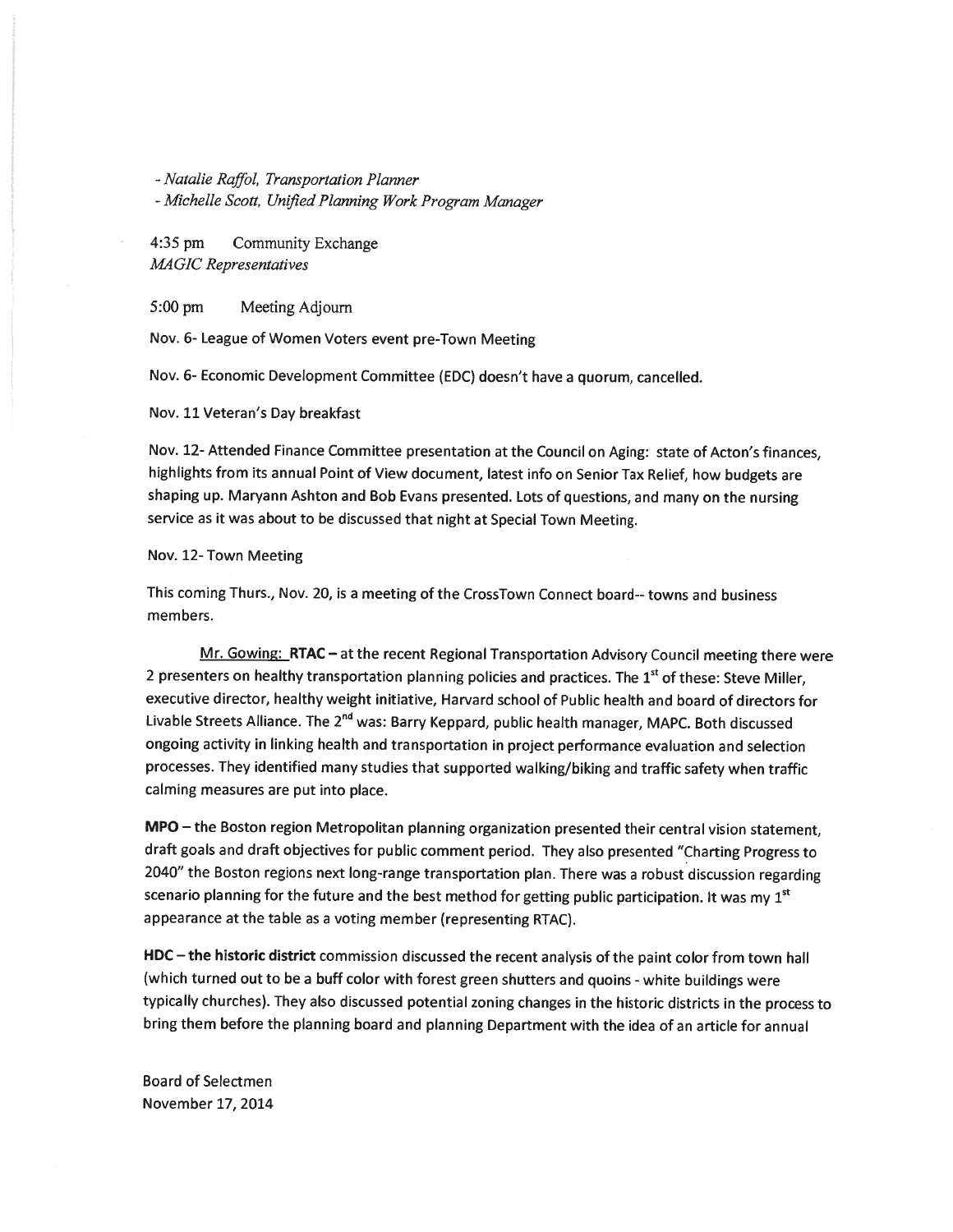town meeting. They ran out of time and had to postpone the discussion of sewers in West Acton until <sup>a</sup> future date.

MAGIC - members of the CTP S staff presented the same information that was presented at the MPO meeting excep<sup>t</sup> it was customized representing information that was relevant only to the MAGIC sub region of the MAPC. Both the magic <sup>p</sup>lan and the genera<sup>l</sup> MPG <sup>p</sup>lan can be reviewed on the MPG's website at www.BostonMP0.org/DRUPAL/charting\_2O40 - both have some very interesting data dashboard tools that the public can use to determine population density, high crash locations, highway and arterial road challenges, etc.

#### Consent Agenda

Ms. Green moved to approve 8-12. Ms. Osman seconded. All Ayes,

Ms. Green moved to approve item 7. Ms. Osman seconded. <sup>4</sup> Ayes <sup>1</sup> abstain (Ms. Osman)

#### Approval of Selectmen Issued Permits and Licenses for 2015

Common Victualler All Alcohol (sec 15)— Mr. Gowing moved to approve, Ms. Green seconded. All Ayes Retail Package Store All Alcohol (sec 12)— Mr. Gowing moved to approve, Ms. Adachi seconded. All Ayes Retail Beer and Wine (sec 12) — Mr. Gowing moved to approve, Ms. Adachi seconded. All Ayes Common Victualler Beer and Wine (sec 15) — Mr. Gowing moved to approve, Ms. Green seconded. All Ayes

Carry In Liquor (Brown Bag) — Mr. Gowing moved to approve, Ms. Green seconded. All Ayes

Class II Used Car License — Mr. Gowing moved to approve excluding Northeast Collection <sup>107</sup> Great Road, suite 1+2, Ms. Green seconded. All Ayes

Class <sup>I</sup> New Car License — Mr. Gowing moved to approve, Ms. Adachi seconded. All Ayes

Entertainment License — Mr. Gowing moved to approve, Ms. Green seconded. All Ayes

Bowling Alley — Mr. Gowing moved to approve, Ms. Green seconded. All Ayes

<sup>24</sup> Hour Permit — Mr. Gowing moved to approve, Ms. Green seconded. All Ayes

Automated Amusement — Mr. Gowing moved to approve, Ms. Green seconded. All Ayes

Taxi Cab — Mr. Gowing moved to approve, Ms. Green seconded. All Ayes

Taxi Driver — Mr. Gowing moved to approve, Ms. Green seconded. All Ayes

License to Tell Fortunes — Mr. Gowing moved to approve, Ms. Green seconded. All Ayes

Common Victualler Seating - Mr. Gowing moved to approve on the condition any outstanding persona<sup>l</sup> property tax be resolved, Ms. Green seconded. All Ayes